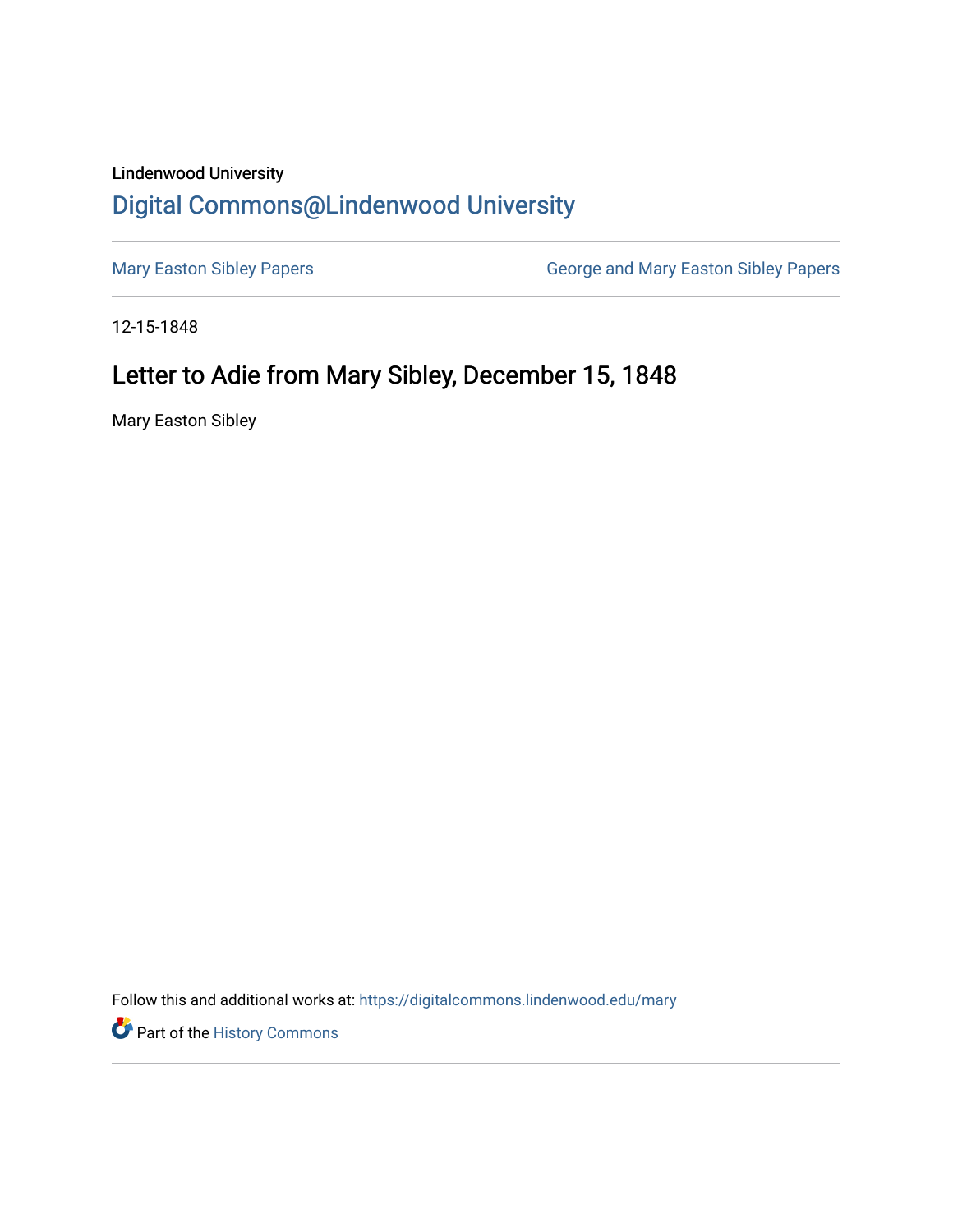## My dear Adi,

Miss Ott wrote to you some time since in reference to your coming here to prosecute your studies. And not receiving an answer from you, she infers that like many other young girls, your head is now filled with visiting, dress, & beaux. If such is the case of course there is no longer any desire for study, or disposition to continue at school on your part. I do not say that such predispositions on the part of young ladies are wrong, for visiting is altogether proper & a duty at right times and at proper places. And as to dress a young lady should always think enough of dress to appear neat & genteel. And to the beaux also, I have no objection provided they are such in character and standing as our parents and best friends approve.

I think a young lady ought never to associate in a friendly way and familiar manner with any gentleman who comes within the class generally denominated beaux, without ascertaining her parents or friends opinion of them. The reason is obvious. Attachments are formed and fastened & encouraged whether or not, a gentleman is what he ought to be (which she must doubt if her friends who are better capable of judging than she can possibly be, disapprove of him, she is very unwise and very cruel to encourage his attentions. She is unwise to place herself in circumstances of temptation, and cruel to endeavor to revert the affections of one whom she must reject of she has a regard for the wishes and feelings of her best earthly friends, her parents. Young girls often take a fancy for an individual, and are perfectly infatuated for the time & imagine they never can be happy unless they are permitted to marry the person, who afterwards, when they have been a few months removed & beyond the influence of him, who has cast such a spell over their feelings, wonder how it was possible they could ever have tolerated his presence; and rejoice that they have escaped from the net. They will exclaim to themselves "I am astonished that I ever could have had a partiality for such a man". Why he is not at all the person I took him for. He has neither the intelligence, education. Or what is better than all the piety which I should expect in the man to whom I should resign my all" Why! He never could have made me happy how rejoiced I am that I took the advice of my dear father and waited until that fascination passed away and my judgement was called into exercise". This is no "fancy sketch", but has often happened.

Such a case has within the last year come under my observation. A young lady pious & well educated, on a visit to a relative, some distance from the place where her father's family resided, became acquainted with a young gentleman who had some fine traits of character and who was well spoken of by her irreligious friends, where she was visited. He was much pleased with her and by \_\_ associating with him, she became quite fascinated, and seemed quite inclined to encourage his attentions. Fortunately for her, she returned home without making a positive engagement and immediately communicated the matter to her father. On making enquiries respecting the young gentleman the father told her he did not approve of him sufficiently to wish to give her to him. He gave her his reasons, at the same time saying if you persist in going contrary to my judgement & wishes I shall not interfere. The daughter, a pious dutiful child immediately resolved to give up her preferences, and wrote to the young man to that effect. Six months afterwards a young gentleman, whom she had never seen before arrived in the place where her father lived became acquainted with her and she found in him every qualification that her father considered necessary for her happiness and found in him all her own ideas of perfection in a human character realized. She married him, and as she compares her husband whom she almost adores, with the individual she so wisely gave up at the suggestion of her